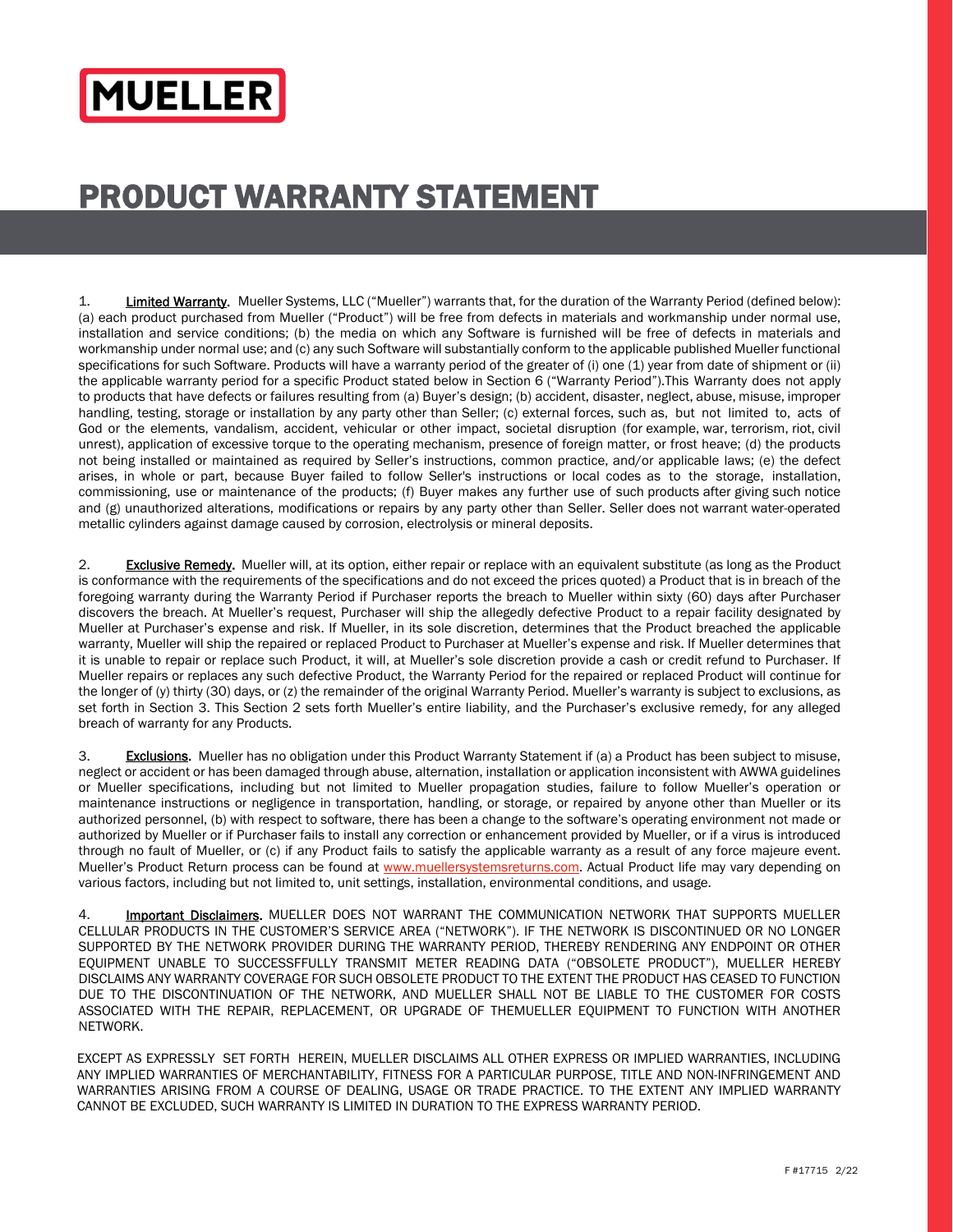5. Limitation on Liability. Mueller is not liable for any indirect, special, incidental, liquidated, consequential or punitive damages or penalties of any nature, whether based on contract, tort or other legal theory including but not limited to, business interruption costs, loss of profit or revenue, loss of data, loss of use of services, cost of capital, cost of substitute services or facilities, downtime costs or damages and expenses arising out of purchaser or third-party claims, even if Mueller has been advised of the possibility of such damages. Mueller has no liability with respect to damage or destruction of property or the personal injury or death of persons resulting from improper installation, use, maintenance or operation of any Products. In all cases, Mueller's total liability, including that of its affiliates, officers, employees, agents, subcontractors, suppliers and representatives shall not exceed the total amount paid by Purchaser to Mueller under this Order (as defined by Mueller Systems Terms of Sale).

6. Product Warranties. The following provisions in this Section 6 modify the limited warranty in Section 1 with respect to the specific Products identified below:

| Automated Meter Reading (AMR) / Advanced Metering Infrastructure (AMI) Products           |                                                                                                                                                             |                                                                                                                                                                                                                                                                                                                                                                                                                                                                                                                                       |  |  |
|-------------------------------------------------------------------------------------------|-------------------------------------------------------------------------------------------------------------------------------------------------------------|---------------------------------------------------------------------------------------------------------------------------------------------------------------------------------------------------------------------------------------------------------------------------------------------------------------------------------------------------------------------------------------------------------------------------------------------------------------------------------------------------------------------------------------|--|--|
| Product                                                                                   | Description                                                                                                                                                 | <b>Warranty Period</b>                                                                                                                                                                                                                                                                                                                                                                                                                                                                                                                |  |  |
| AMR / AMI Software                                                                        | of Software will<br>These items<br>perform<br>accordance<br>in<br>with<br>Mueller's published specifications<br>for the duration of the Warranty<br>Period. | One (1) year from date of shipment to Purchaser.                                                                                                                                                                                                                                                                                                                                                                                                                                                                                      |  |  |
| AMR / AMI Hardware -<br>unless otherwise<br>expressly specified<br>herein                 | During the Warranty Period, these<br>Products will be free from defects<br>in materials and workmanship.                                                    | One (1) year from date of shipment to Purchaser.                                                                                                                                                                                                                                                                                                                                                                                                                                                                                      |  |  |
| AMR / AMI Modules -<br>AMI water module<br>endpoints and AMR<br>water module<br>endpoints | During the Warranty Period, these<br>Products will be free from defects<br>in materials and workmanship.                                                    | Ten (10) years from date of shipment to Purchaser.<br>Additionally, the unit is covered by a prorated warranty<br>for years eleven (11) through fifteen (15) at a fifty-<br>percent (50%) discount, and years sixteen (16) through<br>twenty (20) at a twenty-five-percent (25%) discount from<br>the date of shipment to Purchaser. All discounts will be<br>calculated on the then current published price of the<br>original product. All prorated warranty discounts are to be<br>used towards the purchase of replacement units. |  |  |
| Encoder Register<br>Products, Wall Pads<br>and Pit Pads.                                  | During the Warranty Period, these<br>Products will be free from defects<br>in materials and workmanship.                                                    | Ten (10) years from date of shipment to Purchaser.<br>Additionally, the unit is covered by a prorated warranty<br>for years eleven (11) through fifteen (15) at a fifty-<br>percent (50%) discount, and years sixteen (16) through<br>twenty (20) at a twenty-five-percent (25%) discount from<br>the date of shipment to Purchaser. All discounts will be<br>calculated on the then current published price of the<br>original product. All prorated warranty discounts are to be<br>used towards the purchase of replacement units. |  |  |
| <b>Water Metering Products</b>                                                            |                                                                                                                                                             |                                                                                                                                                                                                                                                                                                                                                                                                                                                                                                                                       |  |  |
| <b>Product</b>                                                                            | <b>Description</b>                                                                                                                                          | <b>Warranty Period</b>                                                                                                                                                                                                                                                                                                                                                                                                                                                                                                                |  |  |
| All Meter Products not<br>otherwise specified<br>herein                                   | During the Warranty Period, these<br>Products will be free from defects<br>in materials and workmanship.                                                    | One (1) year from date of shipment to Purchaser.                                                                                                                                                                                                                                                                                                                                                                                                                                                                                      |  |  |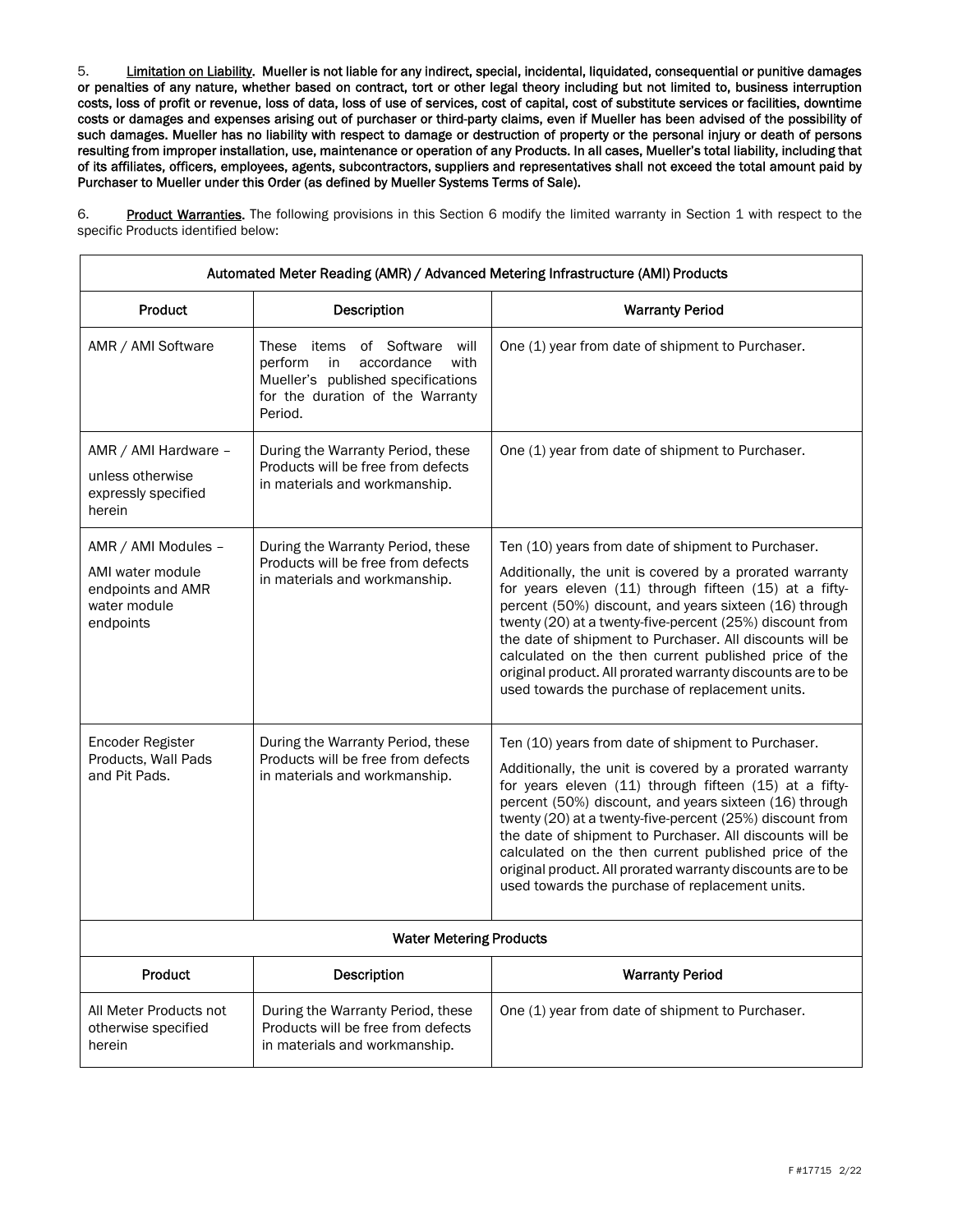| <b>Water Metering Products</b>                                          |                                                                                                                      |                                                                                                                                                |  |
|-------------------------------------------------------------------------|----------------------------------------------------------------------------------------------------------------------|------------------------------------------------------------------------------------------------------------------------------------------------|--|
| Product                                                                 | Description                                                                                                          | <b>Warranty Period</b>                                                                                                                         |  |
| <b>Remote Disconnect</b><br>Meters (RDM) valve<br>and solenoid assembly | During the Warranty Period,<br>these Products will be free from<br>defects<br>in<br>materials<br>and<br>workmanship. | Five (5) year warranty or two-thousand (2,000) actuations<br>of the valve, whichever comes first, from the date of<br>shipment to Purchaser.   |  |
| <b>Bronze Maincases</b>                                                 | During the Warranty Period,<br>these Products will be free from<br>defects<br>in<br>materials<br>and<br>workmanship. | Twenty-Five (25) years from date of shipment to<br>Purchaser.                                                                                  |  |
| <b>Composite Maincases</b>                                              | During the Warranty Period,<br>these Products will be free from<br>defects<br>in<br>materials<br>and<br>workmanship. | Fifteen (15) years from date of shipment to Purchaser.                                                                                         |  |
| Standard registers for<br>the above listed<br>mechanical meters         | During the Warranty Period,<br>these Products will be free from<br>defects<br>in<br>materials<br>and<br>workmanship. | Ten (10) years from date of shipment to Purchaser.                                                                                             |  |
| Models 400 and 500<br>Series Meters                                     | AWWA <sup>1</sup> New Meter Accuracy                                                                                 | 5/8" - Five (5) years from the date of shipment to<br>Purchaser or the registration of 500,000 U.S. gallons,<br>whichever comes first;         |  |
|                                                                         |                                                                                                                      | $3/4"$ - Five (5) years from the date of shipment to<br>Purchaser or the registration of 750,000 U.S. gallons,<br>whichever comes first;       |  |
|                                                                         |                                                                                                                      | 1" - Five (5) years from the date of shipment to<br>Purchaser or the registration of 1,000,000 U.S. gallons,<br>whichever comes first;         |  |
|                                                                         |                                                                                                                      | $1-1/2$ " - Two (2) years from the date of shipment to<br>Purchaser or the registration of 1,600,000 U.S. gallons,<br>whichever comes first;   |  |
|                                                                         |                                                                                                                      | 2" - Two (2) years from the date of shipment to<br>Purchaser or the registration of 2,700,000 U.S. gallons,<br>whichever comes first.          |  |
|                                                                         | <b>AWWA Repaired Meter</b><br>Accuracy (AWWA M6 Manual)                                                              | 5/8" - Fifteen (15) years from the date of shipment to<br>Purchaser or the registration of 1,500,000 U.S. gallons,<br>whichever comes first;   |  |
|                                                                         |                                                                                                                      | $3/4"$ - Fifteen (15) years from the date of shipment to<br>Purchaser or the registration of 2,250,000 U.S. gallons,<br>whichever comes first; |  |
|                                                                         |                                                                                                                      | $1"$ - Fifteen (15) years from the date of shipment to<br>Purchaser or the registration of 3,000,000 U.S. gallons,<br>whichever comes first;   |  |
|                                                                         |                                                                                                                      | $1-1/2"$ - Ten (10) years from the date of shipment to<br>Purchaser or the registration of 5,000,000 U.S. gallons,<br>whichever comes first;   |  |
|                                                                         |                                                                                                                      | 2" - Ten (10) years from the date of shipment to<br>Purchaser or the registration of 8,000,000 U.S. gallons,<br>whichever comes first.         |  |